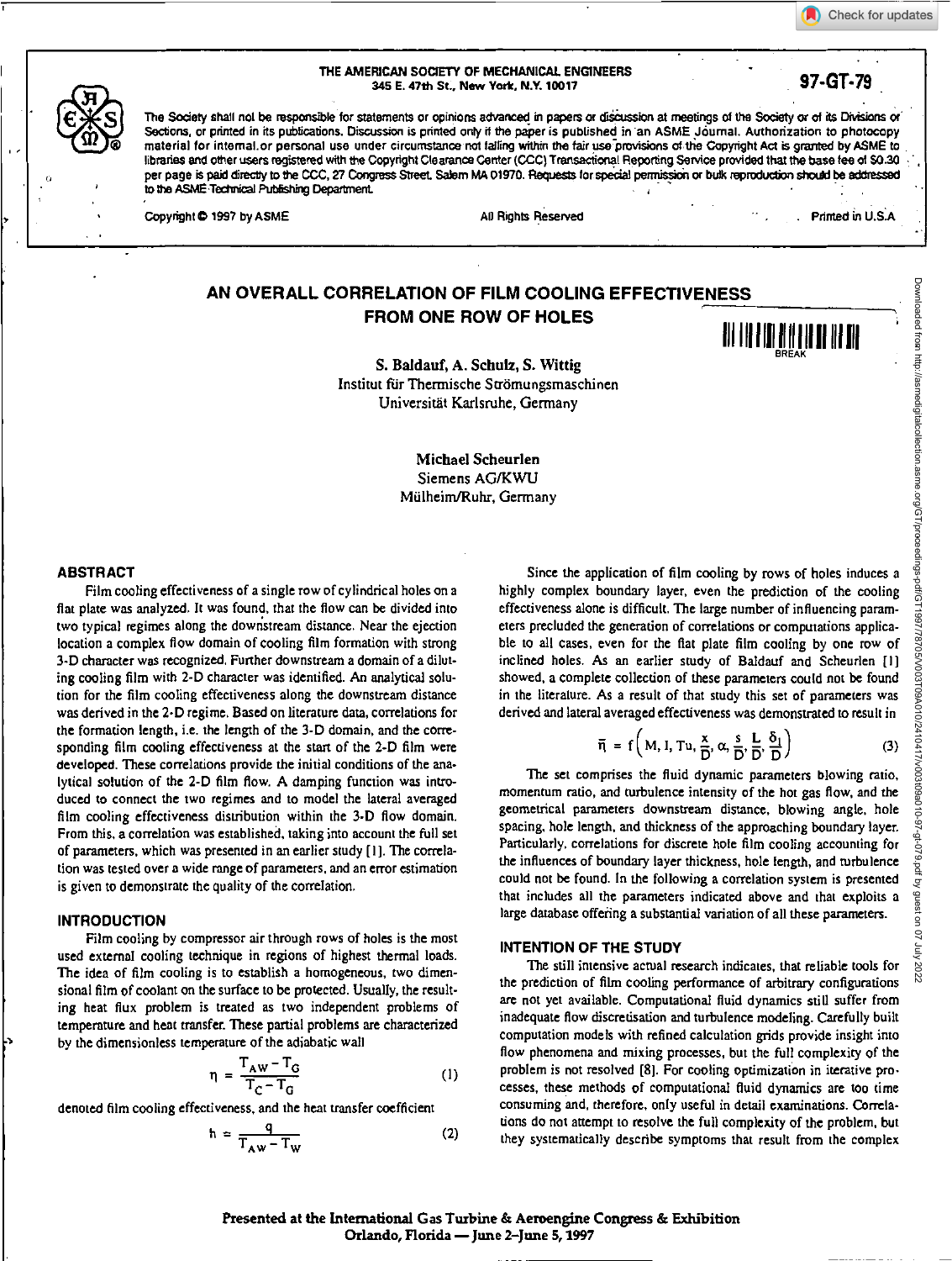process. Known correlations for lateral averaged film cooling effectiveness reveal good results, if the configurations considered are not too far from the experimental conditions of the correlation's data base.

In integral computerized optimization of film cooled turbine parts fast and handy real time prediction methods are required. They have to be mostly independent of special boundary conditions and enable the systematic study of parameter variations. The knowledge of the entire set of parameters suggests the development of a new correlation for discrete hole film cooling. For the first time the interaction of all parameters can be regarded. Furthermore, it is intended to achieve a great flexibility by dividing the problem into independent models for particular mechanisms. Such a modular tool allows the inclusion of actual research results and extensions to more general applications.

## **ANALYSIS OF THE FILM COOLING PROCESS**

The examined film cooling problem is the ejection from one row of cylindrical, streamwise inclined holes on a flat plate with zero pressure gradient. No specific cross flow at the hole entrance or hole geometry variation is regarded, since these variations can influence the coolant jet flow significantly [9, 22]. Considering the 3-D problem of discrete hole film cooling there is no closed film initially present from the ejection. In contrast to the 2-D case of continuous slot film cooling, the coolant emerges from the holes as single jets. With downstream convection of the jets. uncooled space between the holes is covered by the coolant due to turbulent mixing of the jets with the hot gas. The surface *between* the holes at the ejection location is externally uncooled and, as a consequence, film cooling effectiveness equals zero. With successive spreading of the jets, lateral avenged cooling effectiveness

# **NOMENCLATURE**

| A                             | velocity profile parameter                                                       |
|-------------------------------|----------------------------------------------------------------------------------|
| a                             | correlation coefficients                                                         |
| α                             | blowing angle                                                                    |
| b                             | correlation coefficients                                                         |
| C                             | coolant to hot gas thermal capacity ratio                                        |
| c                             | correlation coefficients                                                         |
| $\mathfrak{c}_{\mathfrak{p}}$ | thermal capacity at constant pressure, [J/(kg K)]                                |
| χ                             | ratio of shear layer to thermal layer thickness. $\delta_{\rm u}/\delta_{\rm r}$ |
| D                             | ejection hole diameter, [m]                                                      |
| d                             | correlation coefficients                                                         |
| δ                             | boundary layer thickness, [m]                                                    |
| δ,                            | displacement thickness of the shear layer, [m]                                   |
| $f_{\rm d}$                   | damping function on the analytic effectiveness                                   |
| G                             | relative cooling film thickness                                                  |
| h                             | heat transfer coefficient, $[W/m^2 K]$                                           |
| η                             | film cooling effectiveness                                                       |
| φ                             | correlation factors                                                              |
| I                             | coolant to hot gas momentum flux ratio, $(\rho u^2)_{C}/(\rho u^2)_{G}$          |
| L                             | ejection hole length, [m]                                                        |
| λ                             | ratio of film mean temperature to adiabatic wall temperature                     |
| м                             | blowing ratio, $(\rho u)_C/(\rho u)_C$                                           |
| m                             | gradient of thermal capacity ratio with density ratio                            |
| m                             | mass flux, [kg/s]                                                                |
| n                             | velocity profile coefficient                                                     |
| p                             | ↗<br>pressure, [N/m <sup>2</sup> ]                                               |
| ٩                             | heat flux, $[W/m^2]$                                                             |
| R                             | specific gas constant, [J/(kg K)]                                                |
| R۴                            | Revoolds number                                                                  |

Re Reynolds number



Figure 1: Lateral avenged effectiveness over downstream distance

rises towards a maximum as sketched in Figure I. The maximum occurs near the point, where the coolant first forms a closed film over the surface. Once such a wall film with 2-D character is formed, it can be treated as a boundary layer like flow with specific temperature and velocity profiles. With increasing downstream distance, the velocity profiles transform into typical turbulent boundary layer profiles while the temperature distribution corresponds to a 2-0 half-jet profile [7,23].

L'Ecuyer and Soechting [12] characterized three different regimes of the coolant jet mixing process with increasing velocity ratio, as indicated in Figure 2. In the mass addition regime, the coolant is squeezed between the hot gas flow and the wall. The high shear of the boundary layer causes the jets to spread out quickly and merge with adjacent jets. As long as this mixing scheme is present, an increase in the velocity ratio results in a higher coolant mass flux, forming a thicker film with higher thermal capacity and higher effectiveness at the point of film formation. In the mixing regime, the normal momentum of the coolant flow from inclined holes tends to drive the coolant away from the wall.

| P              | coolant to hot gas density ratio, $\rho_C/\rho_G$                              |
|----------------|--------------------------------------------------------------------------------|
| r              | temperature ratio factor                                                       |
| S              | ejection hole spacing, [m]                                                     |
| s <sub>e</sub> | equivalent slot width, $s_e = \frac{\pi}{4} d \left( \frac{s}{d} \right)^{-1}$ |
| σ              | standard deviation                                                             |
| т              | temperature, [K]                                                               |
| Tu             | turbulence intensity, $\sqrt{u'^2}/u$                                          |
| U              | coolant to hot gas velocity ratio, $u_C/u_G$                                   |
| u              | velocity, [m/s]                                                                |
| v              | film thickness ratio                                                           |
| x              | downstream distance from hole center. [m]                                      |
| y              | coordinate normal to the wall, [m]                                             |
| Subscripts     |                                                                                |
| A              | analytically derived                                                           |
| AW             | adiabatic wall                                                                 |
| C.             | coolant                                                                        |
| D              | hole diameter based                                                            |
| e.             | entrained                                                                      |
| F              | at film formation                                                              |
| f              | cooling film                                                                   |
| G              | hot gas                                                                        |
| λ              | from temperature ratio integration                                             |
| m              | from mass flux integration                                                     |
| max            | at maximum peak effectiveness                                                  |
| Т              | temperature layer                                                              |
| τ              | integral temperature layer                                                     |
| IJ.            | shear layer                                                                    |
| w              | wall                                                                           |
|                |                                                                                |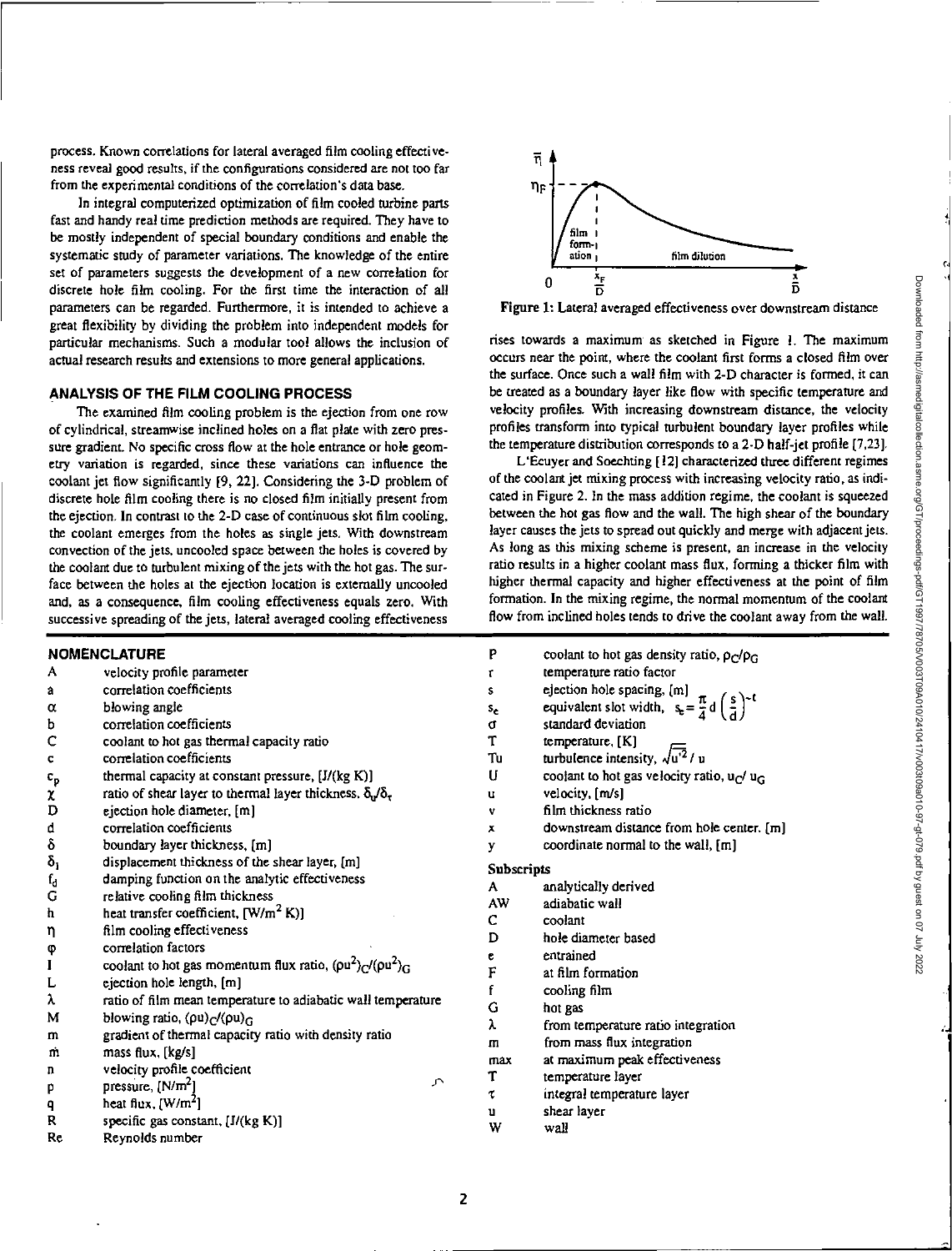



The outer proportions of still attached jets begin to mix with the hot gas flow. A maximum of  $\eta_F$  is reached at the velocity ratio  $U_{\text{max}}$  before the mixing affects a significant fraction of the coolant. The following decay indicates the formation of thicker and less intense films, as large amounts of hot gas are entrained. With the increase of the coolant velocity, the maximum moves farther downstream before the spreading jets can merge. In the penetration regime, the high normal momentum of the coolant causes total detachment of the jets. Spreading of the jets now takes place apart from the wall, and by turbulent mixing only, the coolant can reach the wall. Here two schemes are possible as sketched in Figure 2: First. jet spreading causes the single jets to contact the wall and the reattached jets merge afterwards, forming the film. Second, the spreading jets merge off the wall, and turbulent growth leads to a reattachment of the accrued layer. In both cases a pronounced downstream distance is necessary for the coolant to form the film.

## **ANALYTICAL SOLUTION FOR THE LOCAL EFFECTIVENESS**

The 2-D film can be described by similar velocity and temperature profiles. Figure 3 shows such profiles, envisioning a typical power law contour for the velocity

$$
u(y) = u_G \left(\frac{y}{\delta_0}\right)^{1/n} \tag{4}
$$

and an exponential curve for the temperature profile, as proposed by Wieghardt [23] and confirmed by others [14, 15]

$$
\frac{T(y) - T_G}{T_{AW} - T_G} = \exp\left(-\left[\Gamma\left(\frac{3 + \frac{1}{n}}{2 + \frac{1}{n}}\right)\frac{y}{\delta_{\tau}}\right]^{2 + \frac{1}{n}}\right) \tag{5}
$$

 $\Gamma(z)$  denotes the Gamma function and  $\delta_z$  is given by

$$
\delta_{\tau} = \int_0^{\infty} \frac{T(y) - T_G}{T_{AW} - T_G} dy
$$
 (6)

The cooling film thickness  $\delta_T$  can be defined at the wall distance, where 99% of the temperature difference from the wall to the free stream is passed through. Using a typical value of n=7, this is the case with

$$
m = \frac{\delta_T}{\delta_t} = 2.3 \tag{7}
$$

The mean temperature of the film can be found as a fraction of the



Figure 3: Velocity and temperature profiles of the cooling film

total temperature difference of the adiabatic wall to the hot gas:

Hence of the adiabatic wall to the hot gas:  
\n
$$
\overline{T}_f - T_G = \lambda (T_{AW} - T_G)
$$
\n(8)

This mean temperature results from the balance of mass and enthalpy of the growing cooling film (Figure 4). The cooling film can theoretically be traced back to an initial state of a uniform film of coolant with the cross sectional area of the ejection orifices used, resulting in an equivalent width of a tangential slot. Enthalpy flux of the film is given by the sum of coolant enthalpy and enthalpy of the entrained hot gas:

$$
\overline{c}_{pf} \dot{m}_f \overline{T}_f = c_{pC} \dot{m}_C T_C + c_{pG} \dot{m}_e T_G \tag{9}
$$

The average thermal capacity of the film  $\overline{c_{\text{nf}}}$  results from the mixing of the mass flux of the initial coolant and the entrained hot gas<br>  $\overline{p u_f} \delta_T \overline{c_{pf}} = m_C c_{pC} + (m_f - m_C) c_{pG}$  (10)

$$
\overline{\mathsf{ou}}_{\mathsf{f}} \, \delta_{\mathsf{T}} \, \overline{\mathsf{c}}_{\mathsf{p}\mathsf{f}} = \mathsf{m}_{\mathsf{C}} \, \mathsf{c}_{\mathsf{p}\mathsf{C}} + (\mathsf{m}_{\mathsf{f}} - \mathsf{m}_{\mathsf{C}}) \, \mathsf{c}_{\mathsf{p}\mathsf{G}} \tag{10}
$$

The average mass flux of the film  $\overline{\rho u_{t}}$  can be gained from the integration of velocity and density over the film height

$$
\overline{\rho u}_f = \frac{1}{\delta_T} \int_0^{\delta_T} \rho u \, dy = \frac{p}{R \delta_T} \int_0^{\delta_T} \frac{u}{T} \, dy \tag{11}
$$

presuming ideal gases. There is no closed solution for this integration with the suggested profiles  $u(y)$  and  $T(y)$ , although the result is known by numerical integration. The rules for the integration of continuous functions, however, specify that the density somewhere within the film must equal the required average value. Equation II then becomes

$$
\overline{\rho u}_f = \frac{\rho(y^*)}{\delta_T} \cdot \left( \int_0^{\delta_t} u_G \left( \frac{y}{\delta_u} \right)^{\frac{1}{n}} dy + \int_{\delta_t}^{\delta_T} dy \right)
$$
(12)

Assuming, that the wall distance  $y^*$ , where the correct density is found, does not change substantially with temperature ratio, the film mass flux becomes

$$
\overline{\rho u_f} = \frac{p_G}{r_m \left(\frac{T_{AW}}{T_G} - 1\right) + 1} \cdot \frac{u_G}{v_m} \left(v_m - \frac{\chi}{n+1}\right) \tag{13}
$$

where  $\chi$  is the ratio of  $\delta_u$  on  $\delta_{\tau}$ . Factor  $r_m$  defines the fraction of the



Figure 4: Control volume around the developing film

3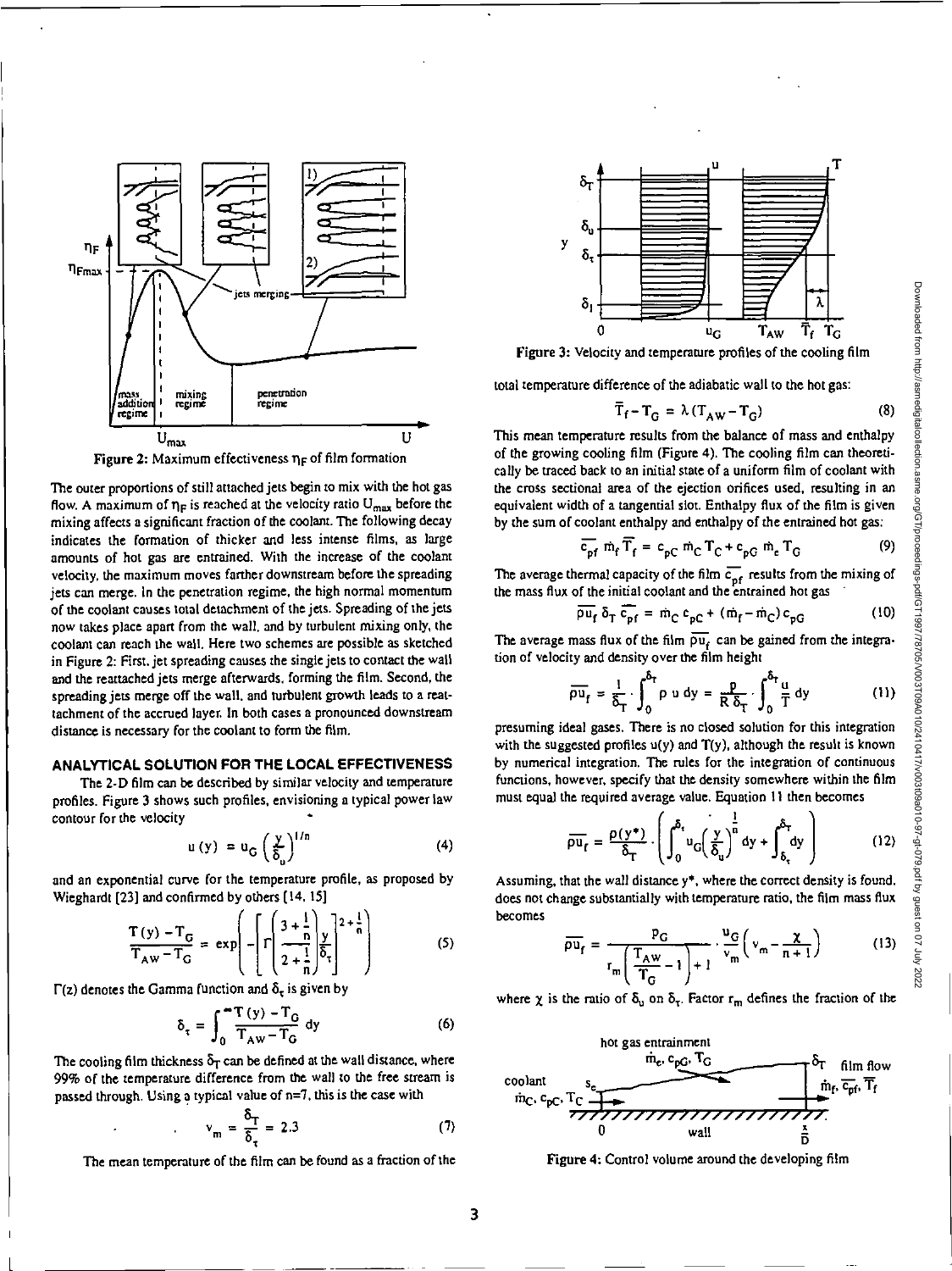temperature difference from the free stream to the wall that is passed through, when the average density is reached.  $r_m$  is found by comparison with the result of the numerical integration. Deviation of eq. 13 from the correct result is at most 1.4% within the relevant range of temperature ratios. Using eqs. 9-10, 13, the mean temperature of the film is

$$
\frac{\bar{T}_{C}}{T_{G}} - 1 = \frac{\bar{T}_{C}}{T_{G}} - 1
$$
\n
$$
1 + \frac{c_{pG}}{c_{pC}} \left( \frac{\rho_{C} u_{C} \delta_{T}}{\rho_{C} u_{C} s_{\epsilon}} \cdot \frac{v_{m} - \frac{\chi}{n+1}}{v_{m} r_{m} \left( \frac{T_{AW}}{T_{G}} - 1 \right) + v_{m}} - 1 \right)
$$
\n(14)

 $\lambda$  can be derived from the enthalpy weighted temperature profile:

$$
\lambda = \frac{\int_0^{\sigma_{\rm T}} \frac{T - T_{\rm G}}{T_{\rm AW} - T_{\rm G}} \rho \, u \, c_{\rm p} \, dy}{\overline{\rho u_{\rm f}} \, \overline{c_{\rm pf}} \, \delta_{\rm T}} \tag{15}
$$

Expecting that  $c_0$  barely deviates from the mean value  $\overline{c_{\text{nf}}}$  in the film, which is true for a developed film, the  $\lambda$  expression migrates to the mass weighted form. Here, too, no closed solution is available, but using the computed result expressions  $p(y^*)$  and  $u(y^*)$  can be found in an analogue procedure as used for the mass flux. First the mean velocity expression is determined to assure proper results at a density ratio of unity. The form of the velocity expression was chosen to be the same as resulting from the mass integration, so  $\lambda$  can be approximated by

$$
\lambda = \frac{\Gamma_m \left( \frac{T_{AW}}{T_G} - 1 \right) + 1}{\Gamma_\lambda \left( \frac{T_{AW}}{T_G} - 1 \right) + 1} \cdot \frac{1}{v_\lambda} \frac{v_\lambda - \frac{\chi}{n+1}}{v_m - \frac{\chi}{n+1}}
$$
(16)

Factor  $v_{\lambda}$  represents a fictitious ratio of integral temperature layer to film thickness to apply the same  $\chi$ . Factor  $r_{\lambda}$  complements an appropriate fraction of the temperature difference. To achieve a handy form of the following equations, some dimensionless numbers are introduced:

$$
A = v_m - \frac{\chi}{n+1}
$$
 velocity profile parameter (17)

$$
G = \frac{\delta_T}{M s_e}
$$
 relative cooling film thickness (18)

$$
C = \frac{c_{pC}}{c_{pG}} \approx 1 + m + mP
$$
 thermal capacity ratio (19)

Using air as coolant, eq. 19 gives a linear dependence of the thermal capacity ratio on the density ratio, since the temperature level and pressure of the domain do not influence this ratio significantly [1]. With a gradient of m=0.08 the deviation of the correlated C is at most 3% within the relevant range of density ratio. With help of eqs. 8, 14, 16- 19, relative cooling film thickness turns into

$$
G = \frac{C v_m v_{\lambda}}{A - v_m + v_{\lambda}} \left( \frac{1}{\eta_A} + r_{\lambda} \left( \frac{T_C}{T_G} - 1 \right) \right) - \frac{(C - 1) v_m}{A} \left( 1 + r_m \left( \frac{T_C}{T_G} - 1 \right) \eta_A \right) (20)
$$

with  $n_A$  denoting the film cooling effectiveness of the analytical film description. Solving eq. 20 for the effectiveness leads to a division by the factor  $(C - 1)$ . This indicates a singularity for a density ratio of unity, which is physically not acceptable. Estimation of the last term in brackets in eq. 20 reveals, that all factors are of the order  $10^{-1}$ . Thus, the resulting product is at least two orders of magnitude smaller then 1

and, therefore, negligible. Equation 20 can now be rewritten as

$$
G = \frac{C v_m v_\lambda}{A - v_m + v_\lambda} \cdot \left(\frac{1}{\eta_A} + r_\lambda \left(\frac{T_C}{T_G} - 1\right)\right) - \frac{(C-1) v_m}{A} \tag{21}
$$

and film cooling effectiveness results in

$$
\eta_{A} = \frac{1}{\frac{A - v_{m} + v_{\lambda}}{A} \cdot \left(\frac{GA}{C v_{m} v_{\lambda}} + \frac{(C - 1)}{C} \cdot \frac{1}{v_{\lambda}}\right) - r_{\lambda} \left(\frac{T_{C}}{T_{G}} - 1\right)}
$$
(22)

## **COOLING FILM GROWTH WITH DOWNSTREAM DISTANCE**

For the application of eq. 22, only the downstream development of film thickness  $\delta_T$  and ratio of shear layer to temperature layer  $\chi$  are required. As pointed out in the analysis, the flow of the 2-D film can be characterized by its shear layer, which is similar to a turbulent boundary layer, and its thermal layer, which shows half-jet behavior. The growth of turbulent jet width is linear with downstream distance [5, 19]. The dependence of the turbulent boundary layer growth on Reynolds number and downstream distance may be written as [19]

$$
\frac{\delta_{\rm u}}{\rm D} = 0.37 \left(\frac{\rm x}{\rm D}\right)^{4/5} \rm Re_D^{-1/5} \tag{23}
$$

In the film cooling situation no developed and settled shear layers are present. There are pronounced disturbances, resulting from the ejection and enhancing the mixing processes. It is expected, therefore, that the growth of the shear layer over downstream distance will be faster, driving the exponent of x/D towards unity. Within the disturbed shear layers, the weak influence of Reynolds number will further decrease. This is supported by the result of the parameter study [I], showing no significant influence of hole Reynolds number on lateral averaged film cooling effectiveness.

The growth of both shear layer and temperature layer are governed by the same turbulent mixing processes, so the ratio of their thicknesses is expected to be constant. Several authors reported [17, 19, 21], that thermal layer growth reaches up to twice the shear layer growth, depending on the preferred orientation of the turbulent vortex structure. Since this preferred orientation may not be detected easily in the discussed film cooling problem, a constant ratio of 1.5 was chosen, resulting in a parameter  $\chi=1.53$ . In fact, Mayle et al. [14] gave a value of 0.65 for the ratio of the thicknesses  $\delta_r/\delta_u$  for large downstream distances of a slot injection, resulting in a parameter  $\chi=1.54$ . High turbulence levels tend to dilute the cooling film faster then low turbulence levels and, therefore, enhance the growth of the film layer. Small variations at low turbulence levels cause minor effects. With these assumptions, linear film growth from the point of film formation with the initial film thickness  $\delta_{\text{TF}}$  and an exponential effect of turbulence, chosen for simplicity reasons, can be expressed as

$$
\frac{\delta_{\rm T}}{\rm D} = a_{1} \left( \frac{\rm x}{\rm D} - \frac{\rm x_{F}}{\rm D} \right) \exp \left( a_{2} \mathrm{T} \mathbf{u} \right) + \frac{\delta_{\rm TF}}{\rm D}
$$
 (24)

#### **CORRELATION OF FILM FORMATION LENGTH**

As discussed in the analysis, the starting conditions of the film have to be correlated from experimental data. Influences of all given parameters have to be described in a general form of a correlation equation, and adjustable coefficients for the correct weighting of the parameters have to be applied.Experimental data of lateral averaged adiabatic effectiveness or impermeable wall effectiveness in mass transfer experiments, respectively, of flat plate test cases were taken from literature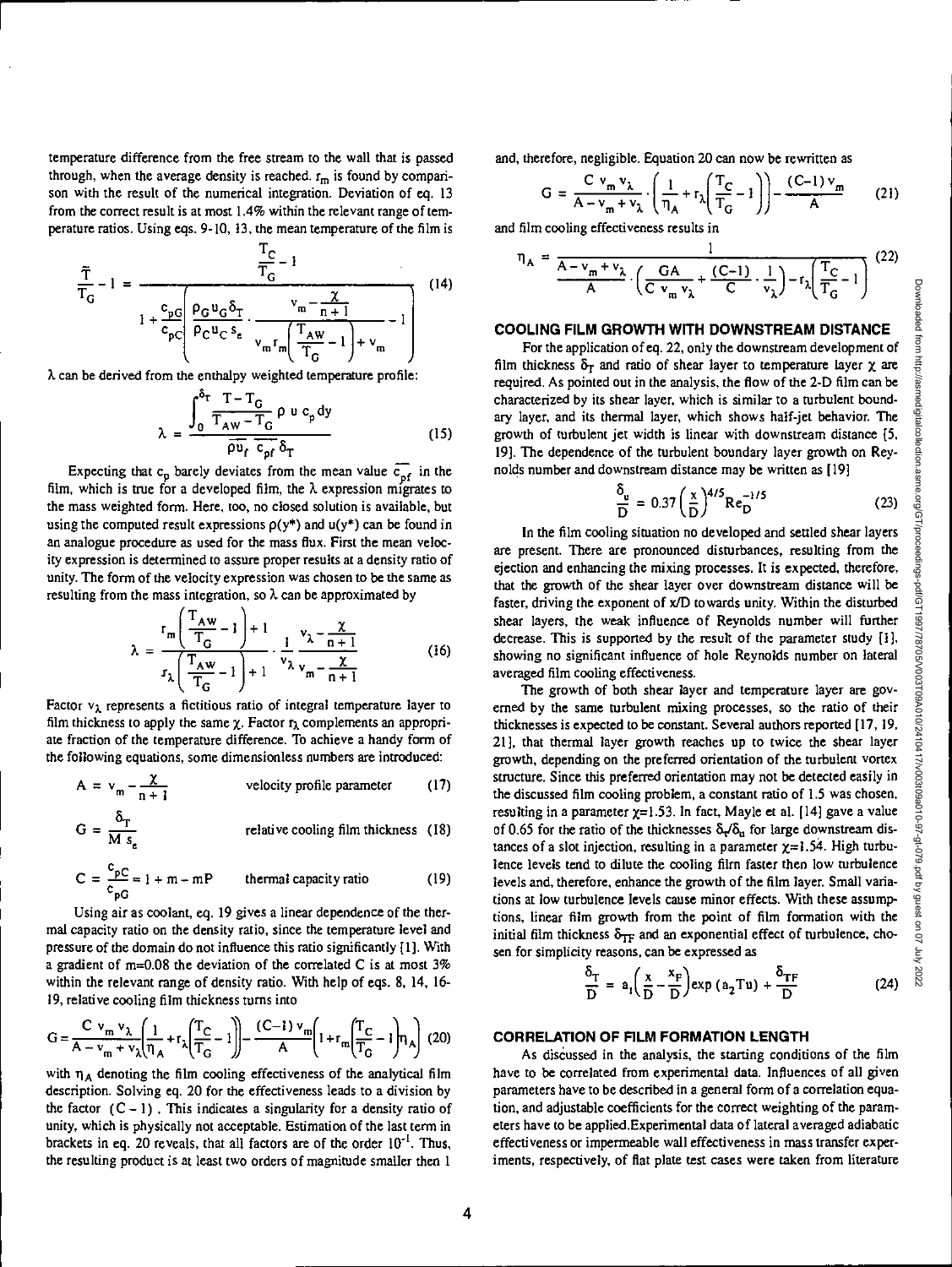



 $\overline{10}$  $\bullet$ 

 $20 - 35$  $\bullet$ 

Figure 5: Correlation of  $x_p/D$ 

[2, 3, 4, 6, 10, II, 13. 16, 18, 20], to derive the coefficients in least squares fits. The parameter ranges of these data are given in Table I.

A closed film will start directly at the ejection location in the case of continuous slot ejection. The "distance" of holes that have an equivalent slot width of one diameter is  $s=\pi D/4$ . Therefore, dependence of formation length on the hole spacing is formed by

$$
\frac{x_F}{D} = f\left(\frac{s}{D} - \frac{\pi}{4}\right)^{b_2} \tag{25}
$$

Influence of hole length, approaching boundary layer thickness, and hot gas turbulence result in earlier or later formation of the film. Power laws are adopted for boundary layer thickness and hole length, excluding zero values. Since turbulence values near zero in experiments are often found, the power law is not useful and an exponential law was chosen. With an angle and velocity ratio dependent term U\* the complete correlation equation then becomes

$$
\frac{x_F}{D} = b_1 \left( \frac{s}{D} - \frac{\pi}{4} \right)^{b_2} U^{\ast b_3} \left( \frac{L}{D} \right)^{b_4} \left( \frac{\delta_1}{D} \right)^{b_5} \exp(b_6 \, \text{Tu}) \tag{26}
$$

The development of the expression U\* is based on the assumption that formation length should depend on the downstream velocity component of the coolant. For steep blowing angles the film forms close to the ejection location, because of a small initial downstream velocity component of the coolant and intense turbulent mixing. In case of shallow angles, large downstream velocity components tend to drive the coolant far downstream before film formation takes place. From the experimental data, however, can be seen, that very shallow angles also result in quite small formation lengths. This may be caused by the high shear gradients close to the wall. A simple function describing this behavior with the ejection angle is  $sin^2(2\alpha)$ . A density ratio dependence of  $U^*$  was considered in form of a power law. The least squares fit revealed, that the proper combination of velocity ratio and density ratio in  $U^*$  is the momentum ratio. At last, tangential ejection of single jets also needs some downstream distance to form a film. Adopting this idea of an angle independent part of U\*, it was formed as

$$
U^* = I(b_7 + \sin^2(2\alpha))
$$
 (27)

All coefficients resulting from the least squares fit are listed in Table 1. Scattering of the data around the curve given by eq. 26 is envisioned in Figure 5. Standard deviation of film formation lengths taken from experimental measurements from the calculated values is

ć Ĵ.

$$
\sigma_{\frac{x}{D}} = \text{RMS}\left(\Delta \frac{x_F}{D}\right) = 3.37\tag{28}
$$

d

ò

10°, nd, 1111

45°, rd. (11)

55°, rd. (6, 10)

90°, rd. (6, 11)

30°-35°, mf. f2, 3, 4

6, 11, 13, 16, 18, 20)

This seems to be a high value as observable from the width of the scatter band in Figure 5.Determination of the location of peak effectiveness is an interpretation of the experimental data and especially in cases of large formation lengths large errors occur. Considering, that this RMS value includes formation lengths up to 60 D. the value is acceptable.

# CORRELATION OF THE PEAK EFFECTIVENESS

A description of the general behavior of peak effectiveness over velocity ratio (see Figure 2) is given by an equation of the form

$$
\eta_{\rm F} = \left( \varphi \, U^{c_1} + \frac{c_4 U}{\frac{1}{c_2 - 1} \left( \frac{U}{U_{\rm max}} \right)^{c_2} + 1} \right) \cdot \left( \frac{s}{D} \right)^{c_1} \tag{29}
$$

The first term describes the peak effectiveness within the penetration regime, the second an overshoot of the peak effectiveness in the mass addition and mixing regimes. The hole spacing is expected to have a general effect on the peak effectiveness. Factor  $\varphi$  includes the dependence on blowing angle, density ratio, hole length, thickness of the boundary layer and turbulence intensity within the penetration regime. The data available for angle variations suggest only a slight decrease for large angles, while there seems to be a substantial increase for very small angles. Modeling the other influences in the same way as for the formation length, factor  $\varphi$  was chosen to be

$$
\varphi = c_{11}\left(c_5 - \sin^{c_6}\alpha\right)P^{c_7}\left(\frac{L}{D}\right)^{c_8}\left(\frac{\delta_1}{D}\right)^{c_9}\exp\left(c_{10}Tu\right) \tag{30}
$$

 $U_{\text{max}}$  is governed by the normal momentum of the coolant, depending directly on the blowing angle. The critical normal momentum at maximum peak effectiveness also is influenced by hole length, thickness of approaching boundary la yer, turbulence intensity of the hot gas flow and hole spacing. An angle independent part of  $U_{\text{max}}$  is applied, because an infinite maximum peak effectiveness for tangential ejection is not reasonable. With these assumptions,  $U_{max}$  becomes

$$
U_{\text{max}} = \frac{\sqrt{\frac{c_{16}}{P} \left(\frac{L}{D}\right)^{c_{12}} \left(\frac{\delta_1}{D}\right)^{c_{13}} \exp\left(c_{14} \text{Tu}\right) \left(\frac{s}{D}\right)^{c_{17}}}}{c_{15} + \sin \alpha} \tag{31}
$$

In the least squares fit, exponent  $c_1$  did not result in stable values. A fit of the data high in the penetration regime revealed a value of 0.125, what seemed to be acceptable for all data and, therefore, was set constant in the further fitting process. Coefficient c **<sup>15</sup>**of the angle independent part of  $U_{\text{max}}$  tended towards large values, , choking" the angle dependence of  $U_{\text{max}}$ . Since there is a significant difference of  $U_{\text{max}}$  by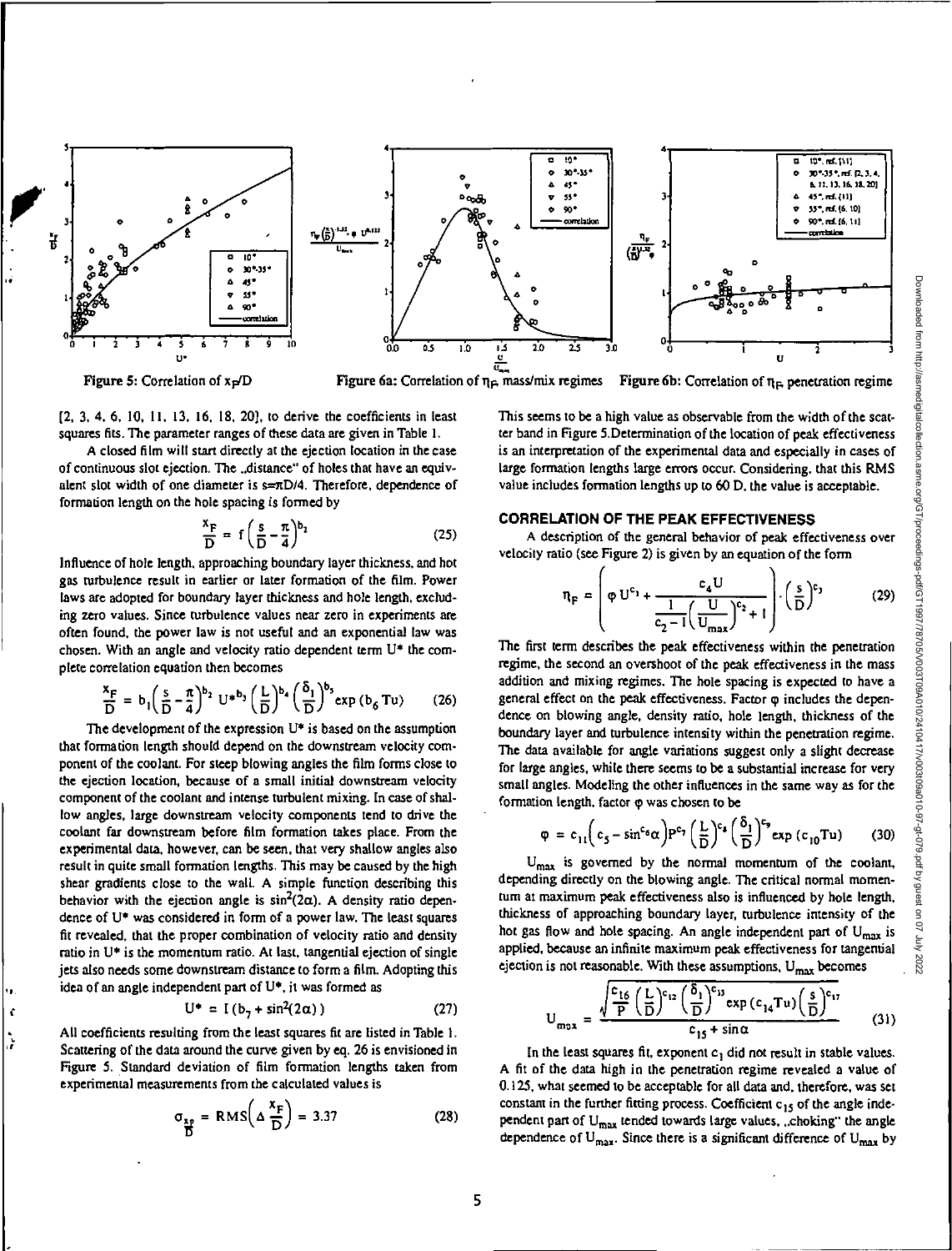normal blowing versus blowing at shallow angles,  $c_{15}$  was limited to a maximum value of 3, leading to a plausible variation with blowing angle and good results of the fit. Exponent  $c_{17}$  of the hole spacing dependence of  $U_{\text{max}}$  was expected to be negative, since interaction of jets from holes with small spacing should result in better deflection of the coolant.  $c_{17}$  did not move to negative values, so the influence of hole spacing was removed.

The coefficient values resulting from the least squares fit are summarized in Table I. Scattering of the measured data around the correlation curve is given in Figure 6a for the overshoot within the mass addition and mixing regimes and in Figure 6b for the penetration regime. Standard deviation of the measured data from the fit curve is

$$
\sigma_{\eta_F} = \text{RMS}(\Delta \eta_F) = 0.031\tag{32}
$$

This value is good and gives confidence in the correlation equations used. It turned out to be much easier to read peak effectiveness values from the experimental data than the film formation lengths. The scatter at the beginning of the penetration regime in Figure 6b, however, documents that the flow situation is highly sensitive to small variations at transition from the mixing to the penetration regime.

# **COUPLING OF CORRELATION AND ANALYTICS**

Within the film formation region, lateral averaged effectiveness typically composes of low values in the midlines between the holes and high values in the hole center lines. Low average cooling effectiveness can be seen as a fraction of the possible effectiveness in the presence of an ideal cooling film. Following this, a fictive 2-D film can be calculated backwards from the point of film formation into the formation region (Figure 7). Lateral averaged effectiveness can then be described by a damping function, modeling the continuous approach of the actual effectiveness towards ideal analytic effectiveness

$$
\overline{\eta} = f_d \eta_A = \left(1 - (1 - f_{dF})^{\frac{x}{\lambda_F}}\right) \eta_A \tag{33}
$$

$$
\overline{\eta} = f_d \eta_A = \left(1 - (1 - f_{dF})^2\right) \eta_A \tag{33}
$$
\n
$$
f_{dF} = d_1 \exp\left(-d_2 \frac{x_F}{D}\right) \tag{34}
$$

Coefficients  $d_1$  and  $d_2$  were determined from the experimental data in a least squares fit together with coefficients  $a_1$  and  $a_2$  of the film development in eq. 24. Difficulties arose concerning parameter  $d_1$ , since a tendency towards values beyond one was observed. Data indicate, that there should be a formation length independent part of  $f_{\rm dF}$  with a value close to one, so  $d_1$  was set to 0.99. The other coefficients resulting from the fit and the complete correlation system are shown in Table I. Standard deviation of experimental curves of effectiveness over downstream distance versus correlated curves is





| Formation length                                                                                                                                                                                                                                                                                                    |                                           |    |      |                                                              |                                                 |                         |                               |  |
|---------------------------------------------------------------------------------------------------------------------------------------------------------------------------------------------------------------------------------------------------------------------------------------------------------------------|-------------------------------------------|----|------|--------------------------------------------------------------|-------------------------------------------------|-------------------------|-------------------------------|--|
| $\frac{x_F}{D} = b_1 \left( \frac{1}{D} - \frac{x}{4} \right)^{b_2} U^{\frac{b_1}{2}} \left( \frac{L}{D} \right)^{b_1} \left( \frac{\delta_1}{D} \right)^{b_2} \exp(b_6 \text{ Tu})$                                                                                                                                |                                           |    |      |                                                              |                                                 |                         |                               |  |
|                                                                                                                                                                                                                                                                                                                     | ь,                                        | ь, | b,   | b,                                                           | ь,                                              | b <sub>6</sub>          | ь,                            |  |
| $U = i [b_1 + sin(2\alpha)]$                                                                                                                                                                                                                                                                                        | 1.8                                       | 1  | 0.65 | 0.3231                                                       | $-0.285$                                        | $-9.32$                 | 0.631                         |  |
| Peak effectiveness                                                                                                                                                                                                                                                                                                  |                                           |    |      | c,                                                           | c,                                              | c3                      | $c_{4}$                       |  |
|                                                                                                                                                                                                                                                                                                                     |                                           |    |      | 0.125                                                        | 7.6                                             | $-1.32$                 | 3.17                          |  |
| $\eta_F = \left[ \phi U^{c_1} + \frac{c_4 U}{\frac{1}{c_4 - 1} (\frac{U}{U})^{c_2} + 1} \right] \cdot \left(\frac{1}{D}\right)^{c_3}$                                                                                                                                                                               |                                           |    |      | c,                                                           | ¢.                                              | c,                      | $c_{\rm R}$                   |  |
|                                                                                                                                                                                                                                                                                                                     |                                           |    |      | 1.02531                                                      | 0.012                                           | 0.74                    | $-0.1$                        |  |
| $\varphi = c_{11} \left( c_3 - \sin^2 4 \alpha \right) P^{c_2} \left( \frac{L}{D} \right)^{c_4} \left( \frac{\delta_1}{D} \right)^{c_2} \exp{(c_{10} T u)}$                                                                                                                                                         |                                           |    |      | Co.                                                          | $c_{10}$                                        | $c_{11}$                | $c_{12}$                      |  |
|                                                                                                                                                                                                                                                                                                                     |                                           |    |      | 0.151                                                        | 3.49                                            | 27.7                    | 0.28                          |  |
| $U_{max} = \frac{\sqrt{\frac{c_{16}}{P} (\frac{L}{D})^{c_{12}} (\frac{\delta_1}{O})^{c_{13}} \exp{(c_{14}Tu)}}}{c_{14} + \sin{\alpha}}$                                                                                                                                                                             |                                           |    |      | $c_{13}$                                                     | $c_{14}$                                        | $c_{15}$                | $c_{16}$                      |  |
|                                                                                                                                                                                                                                                                                                                     |                                           |    |      | -0.57                                                        | -11.3                                           | $\overline{\mathbf{3}}$ | 0.295                         |  |
| Film thickness at film formation                                                                                                                                                                                                                                                                                    |                                           |    |      |                                                              |                                                 |                         |                               |  |
| $G_F = \frac{C V_m V_{\lambda}}{A - V + V_{\lambda}} \cdot \left( \frac{f_{\text{d}}}{n_{\text{d}}} + r_{\lambda} \left( \frac{1}{P} - 1 \right) \right) - \frac{(C-1)V_m}{A}$<br>$A = v_m - \frac{\chi}{n+1}$ $C = 1 + m - mP$                                                                                     |                                           |    |      |                                                              |                                                 |                         |                               |  |
| $f_{\text{AF}} = d_1 \exp(-d_2 \frac{x_{\text{F}}}{D})$                                                                                                                                                                                                                                                             | $\frac{v_{\text{m}}}{2.3}$ 1.17 0.71 1.53 |    |      | O<br>$\overline{ }$                                          | m<br>$\overline{0}$ <sub>0</sub> $\overline{0}$ | d,                      | d <sub>7</sub><br>0.99 0.0023 |  |
| Filmgrowth with downstream length                                                                                                                                                                                                                                                                                   |                                           |    |      |                                                              |                                                 |                         |                               |  |
| $\frac{a_{\text{TF}}}{D} = \frac{G_{\text{F}} M \pi}{4 \frac{5}{\pi}}$ $\frac{a_1}{0.04}$<br>22<br>$\frac{5}{12} = \frac{1}{4} \left( \frac{x}{12} - \frac{x}{12} \right) \exp (a_2 \pi u) + \frac{9 \pi x}{12}$<br>9.53                                                                                            |                                           |    |      |                                                              |                                                 |                         |                               |  |
| Effectiveness with downstream length                                                                                                                                                                                                                                                                                |                                           |    |      |                                                              |                                                 |                         |                               |  |
| $f_d = 1 - (1 - f_{dF})^{\frac{1}{\lambda_F}}$ $G = \frac{4}{\lambda \lambda} \frac{5}{\lambda} \frac{\delta_T}{\delta}$<br>$\bar{\eta} = \frac{1}{\Delta - v_m + v_{\lambda}} \cdot \left( \frac{G\Delta}{C - v_m v_1} + \frac{(C-1)}{C} \cdot \frac{1}{v_1} \right) - r_{\lambda} \left( \frac{1}{P} - 1 \right)$ |                                           |    |      |                                                              |                                                 |                         |                               |  |
|                                                                                                                                                                                                                                                                                                                     | Parameter range                           |    |      |                                                              |                                                 |                         |                               |  |
|                                                                                                                                                                                                                                                                                                                     |                                           |    |      |                                                              |                                                 |                         |                               |  |
| Tu<br>м<br>P                                                                                                                                                                                                                                                                                                        | គំ<br>$\frac{\pi}{4}$<br>$\ldots$ 5       |    | α    | $10^{\circ}$ $90^{\circ}$ 1.5 $\ldots$ 20 0.06 $\ldots$ 0.17 | 늚                                               | 흼                       |                               |  |



$$
\sigma_{\eta} = \text{RMS} \left( \Delta \eta \right) = 0.033 \tag{35}
$$

giving confidence in the presented correlation system.

## **PARAMETER VARIATION STUDY ON THE CORRELATION**

To visualize the effects of the influencing parameters, a variation around a working point is presented. The working point chosen is a typical experimental setup, often used as a reference case in the effectiveness measurements. The parameters of this working point are listed in Table 2 and effects of parameter variations are discussed for the three regimes.

The extensions of the regimes emerge by a variation of the blowing ratio as shown in Figure 8. At M=0.3 the typical mass addition regime distribution can be seen, with a sharp and early peek of effectiveness and a following fast decay. Increasing the blowing ratio increases the peak effectiveness and gradually enlarges the film formation length. Blowing ratio of maximum peak effectiveness strongly depends on the density ratio and is about M=0.5 for the present conditions. For low density ratios of **P=1** the maximum occurs around  $M=0.4$ , for high density ratios of  $P=2$  it can be observed at about M=0.55. Further increasing the blowing ratio decreases peak effective-

|     |     |    |     | ገኮ   |
|-----|-----|----|-----|------|
| כ.ו | 250 | 10 | 0.1 | 0.02 |

Table 2: Working point for the parameter variation

**C.** 

Y ਼ੇ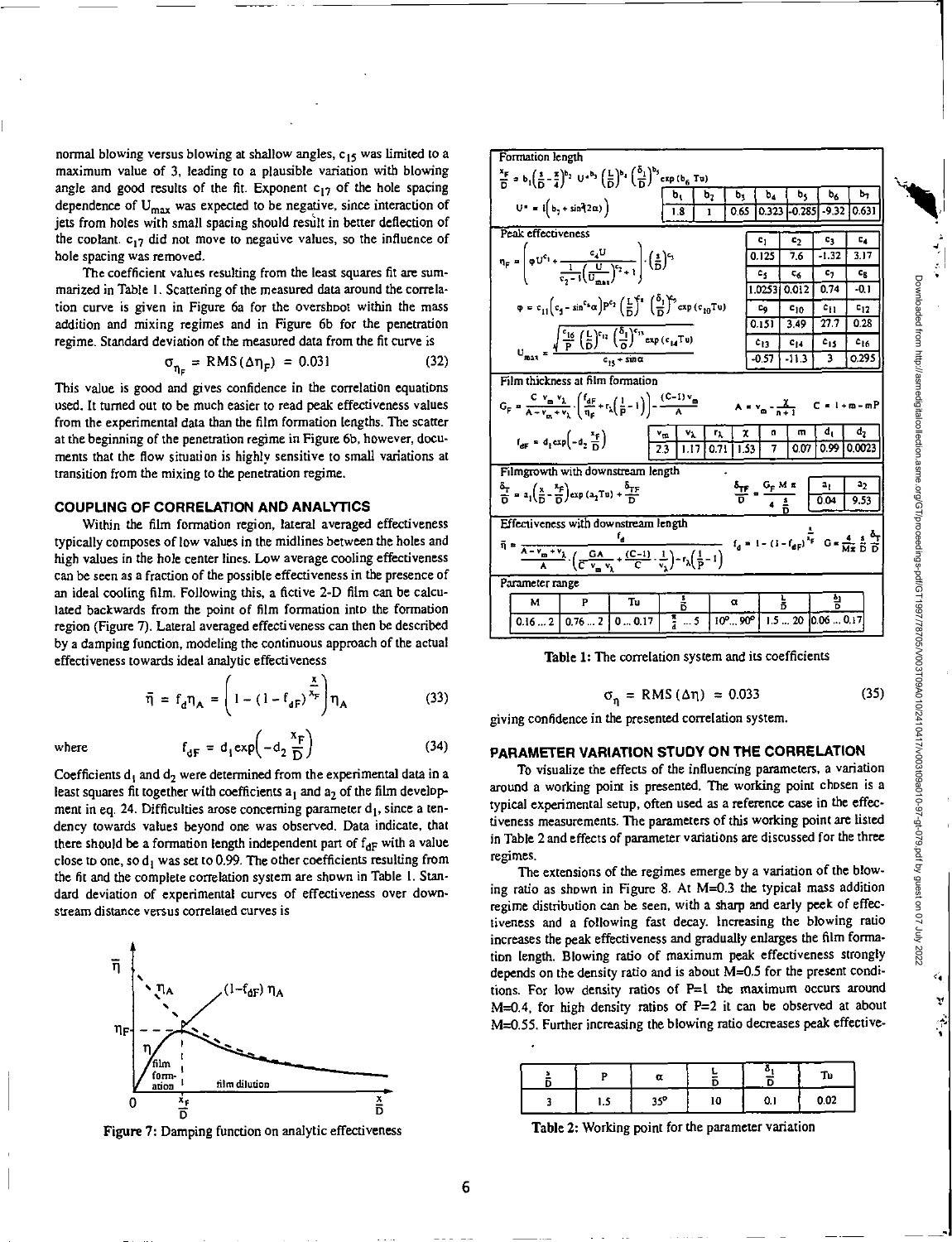ness, while the peak location moves downstream and the decay becomes less steep. No significant effect on effectiveness can be seen far downstream and an optimum coolant use at  $U=U_{max}$  is clearly indicated. A minimum of peak effectiveness occurs near M=1, marking the end of the mixing regime and total jet detachment under present conditions. In the penetration regime, increasing the blowing ratio gradually augments the peak effectiveness and substantially enlarges the film formation length. Effectiveness decay after the peak is very slow.

Variation of the hole spacing (Figure 9a):

The effectiveness decreases monotonically with increasing hole spacing, while the peak moves downstream. The only way to get high effectiveness by use of high blowing ratios in the penetration regime is a very small hole spacing, leading to an early mixing of the coolant jet and formation of a thick and intense film that dilutes only slowly.



Figure 8: Effectiveness over down stream distance in different regimes

Variation of the density ratio (Figure 9b):

In the mass addition regime density ratio influence is weak. A lower density ratio is superior here, because it yields an approach of the coolant velocity towards the hot gas velocity. In the mixing regime a wide spreading of the curves can be seen. Low density ratio causes a higher jet momentum, driving the coolant away from the wall. In the penetration regime also the clear advantage of high density ratios is obvious.

Variation of the blowing angle (Figure 9c): In the mass addition regime a benefit from small blowing angles can be seen, but the effect on downstream effectiveness is weak. In the mixing regime the advantage for the small angles becomes very pronounced, when higher normal momentum causes the jets from large angle holes to mix up in the hot gas. Film formation length is largest for the • medium angles and decreases for both large and small angles. In the penetration regime small angles are also superior and the shorter formation length for small angles additionally rise overall effectiveness.

Variation of hole length (Figure 9d):

In the mass addition regime no significant effect can be seen. As soon as the mixing regime is reached the curves spread out. The velocity profile distorted by secondary flows at the exit of a short hole has a higher effective momentum driving the coolant off the wall than a developed pipe flow of a long hole. At the end of the mixing regime the curves collapse. In the penetration regime short holes are advantageous. The shorter formation length for short holes results in higher effectiveness near the ejection, but downstream no effect is visible.

Variation of the boundary layer thickness (Figure 9e):

Again no significant effect can be detected in the mass addition regime. In the mixing regime a thin approaching boundary layer leads to a considerably better peak effectiveness because of intense jet deflection by



Figure 9: Parameter variations to the correlation system with respect o the different regimes